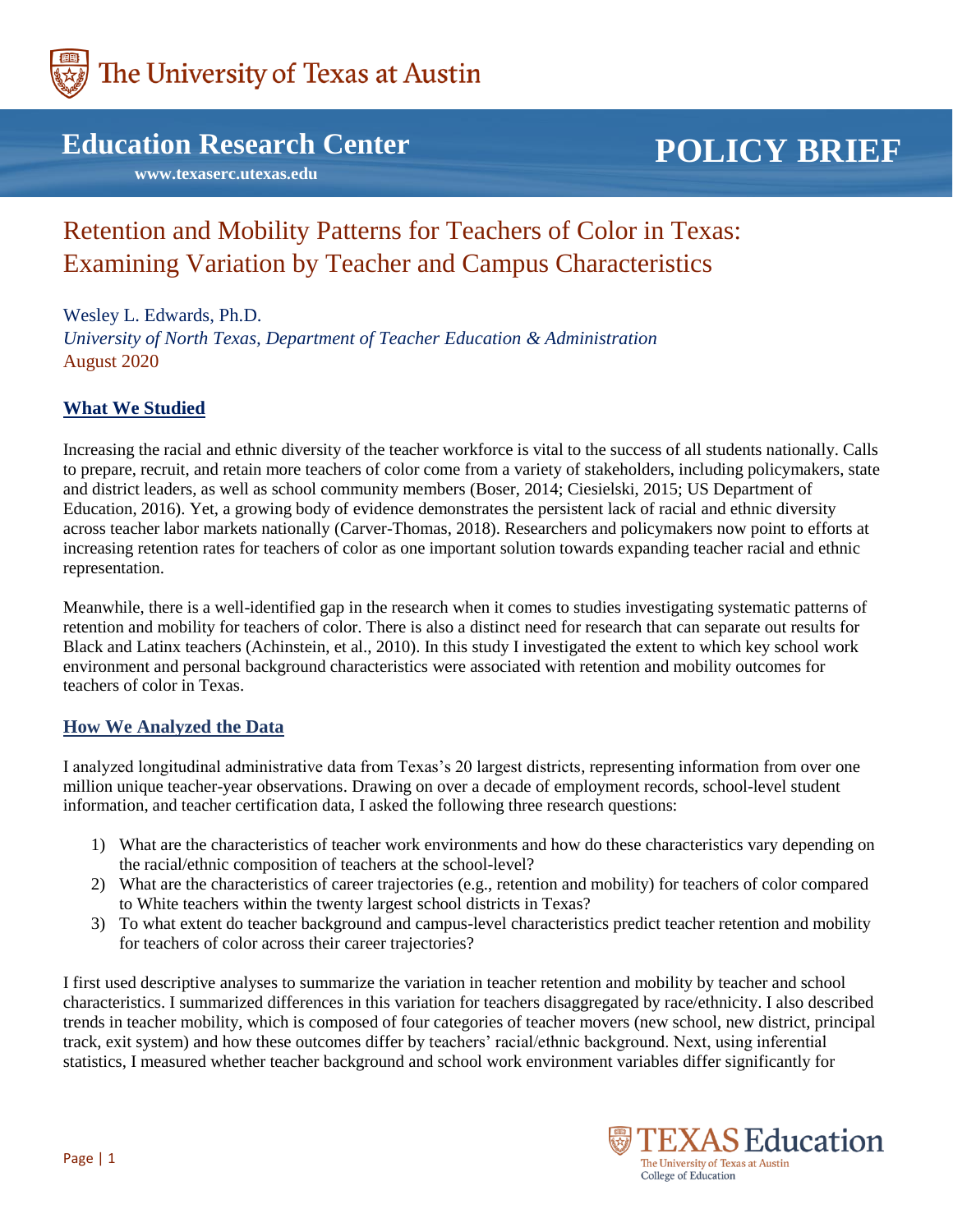teachers who are retained compared to those who leave, switch schools, change positions, move to a new district, or leave the system.

To understand how teacher background and school work environment characteristics were related to retention and mobility patterns I fit a series of regression models: first a set of ordinary least squares (OLS) regression models and then a multinomial logit model to estimate my categorical mobility outcome (Sun, 2018). The first series of models included the main predictors of interest, teacher background characteristics and school work environment variables, regressed on the outcome of interest, retention. In the multinomial model, again measuring movements from one year to the next, I set the outcome of interest to



one of four types of teacher departures: 1) moved to a different school within the district, 2) moved to a new district, 3) moved into an assistant principal or principal position, or 4) leaves the system. Both models included robust controls for teacher and campus-level covariates as well as dummy variables for districts included to net out the time-invariant effects of labor market impacts that will likely differ across district contexts.

#### **What We Discovered**

My analysis provides an important look at the teacher and student racial demographics in Texas's largest urban and suburban school districts. Figures 1 and 2 demonstrate a key pattern in demographic trends: both the teacher and student populations are increasingly less White, driven by growth in the share of Latinx students and teachers.

Thus, these figures also indicate that Latinx students are substantially underrepresented in terms of the race/ethnicity of their teachers. Approximately 55 percent of students and 25 percent of teachers in the districts studied are Latinx. On the other hand, White students in these districts are relatively overrepresented.



My regression results indicate that relative to White teachers, Black and Latinx teachers in the state's largest urban and suburban districts were less likely to leave their campus teaching position at the end of the school year, less likely to find a position in a new district, and more likely to move into a school leadership position. See Tables 1 and 2 for retention/mobility results by teacher race.

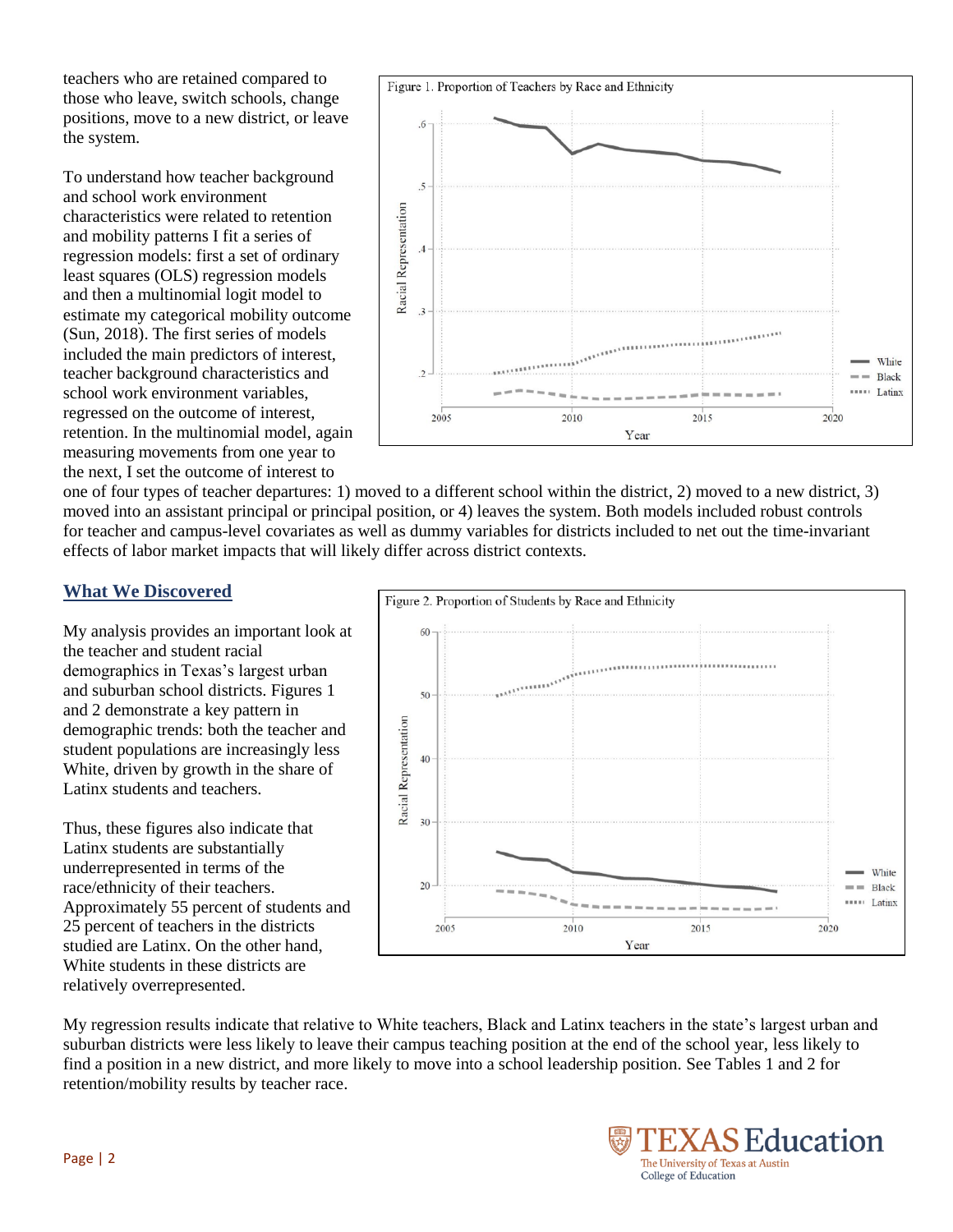I also found that principal retention, principal-teacher race match, teacher salary, and a traditional preparation background predict increases in retention for all teachers—but especially for Black and Latinx teachers.

Yet, as a cause for concern, my results in Table 3 suggest stark differences in exposure to 'hard-to-staff' work environments for Black teachers relative to the work environments of both Latinx and White teachers (Simon & Johnson, 2015). This group of teachers were consistently more likely to teach in a school experiencing year over year accountability pressures related to student test scores, chronically high teacher turnover rates, and lower rates of principal retention.

#### **Policy Recommendations**

The results from this investigation underline the need for a better collective understanding of the variation in career trajectory outcomes for teachers within large district contexts. The evidence of career persistence for Black and Latinx teachers in such contexts suggests that researchers, policymakers, and school leaders learn from and build on the current school-level practices in place to support the most underrepresented groups of

| Table 1. Regression Results for Teacher Race and Predicted Retention                                                                                                                                                                                                                                                                                                                                                                                                                                  |            |            |
|-------------------------------------------------------------------------------------------------------------------------------------------------------------------------------------------------------------------------------------------------------------------------------------------------------------------------------------------------------------------------------------------------------------------------------------------------------------------------------------------------------|------------|------------|
|                                                                                                                                                                                                                                                                                                                                                                                                                                                                                                       | (1)        | (2)        |
| Black                                                                                                                                                                                                                                                                                                                                                                                                                                                                                                 | $0.007***$ | $0.036***$ |
|                                                                                                                                                                                                                                                                                                                                                                                                                                                                                                       | (0.001)    | (0.002)    |
| Latinx                                                                                                                                                                                                                                                                                                                                                                                                                                                                                                | $0.023***$ | $0.033***$ |
|                                                                                                                                                                                                                                                                                                                                                                                                                                                                                                       | (0.001)    | (0.002)    |
| Female                                                                                                                                                                                                                                                                                                                                                                                                                                                                                                | $0.003***$ | 0.002      |
|                                                                                                                                                                                                                                                                                                                                                                                                                                                                                                       | (0.001)    | (0.001)    |
| Teacher background controls                                                                                                                                                                                                                                                                                                                                                                                                                                                                           | Yes        | Yes        |
| Work environment controls                                                                                                                                                                                                                                                                                                                                                                                                                                                                             | No         | Yes        |
| Principal retention controls                                                                                                                                                                                                                                                                                                                                                                                                                                                                          | No         | Yes        |
| Teacher fixed effects                                                                                                                                                                                                                                                                                                                                                                                                                                                                                 | No         | No         |
| District fixed effects                                                                                                                                                                                                                                                                                                                                                                                                                                                                                | Yes        | Yes        |
| Year fixed effects                                                                                                                                                                                                                                                                                                                                                                                                                                                                                    | Yes        | Yes        |
| N                                                                                                                                                                                                                                                                                                                                                                                                                                                                                                     | 1,114,054  | 1,112,308  |
| $\mathbb{R}^2$                                                                                                                                                                                                                                                                                                                                                                                                                                                                                        | 0.017      | 0.025      |
| Note. Race coefficients can be interpreted as the effect compared to the base group, White teachers. The model also<br>includes year fixed effects, district fixed effects. Standard errors, in parentheses, are clustered at teacher level. *p<0.5,<br>$\phi_1$ is a set $\phi_2$ is a set $\pi$ . The set $\pi$ is a set of $\pi$ is a set of $\pi$ is a set of $\pi$ is a set of $\pi$ is a set of $\pi$ is a set of $\pi$ is a set of $\pi$ is a set of $\pi$ is a set of $\pi$ is a set of $\pi$ |            |            |

 $*_p$  < .01,  $**_p$  < .001. Reported R<sup>2</sup> values for models with teacher fixed effects show the proportion of variation in retention within teachers can be explained by the set of predictors.

| Table 2. Multinomial Regression Results for Variables Predicting Teacher Mobility                                                                                                                                                                                              |            |              |                 |             |  |  |
|--------------------------------------------------------------------------------------------------------------------------------------------------------------------------------------------------------------------------------------------------------------------------------|------------|--------------|-----------------|-------------|--|--|
|                                                                                                                                                                                                                                                                                | New School | New District | Principal Track | Exit System |  |  |
| Black                                                                                                                                                                                                                                                                          | $0.043*$   | $-0.172***$  | $0.473***$      | $-0.486***$ |  |  |
|                                                                                                                                                                                                                                                                                | (0.017)    | (0.018)      | (0.069)         | (0.015)     |  |  |
| Latinx                                                                                                                                                                                                                                                                         | $0.107***$ | $-0.190***$  | $0.284**$       | $-0.477***$ |  |  |
|                                                                                                                                                                                                                                                                                | (0.024)    | (0.028)      | (0.099)         | (0.022)     |  |  |
| Female                                                                                                                                                                                                                                                                         | $-0.042**$ | $-0.043***$  | $-0.636***$     | $0.067***$  |  |  |
|                                                                                                                                                                                                                                                                                | (0.012)    | (0.012)      | (0.041)         | (0.010)     |  |  |
| N                                                                                                                                                                                                                                                                              | 1,112,308  |              |                 |             |  |  |
| Pseudo $R^2$                                                                                                                                                                                                                                                                   | 0.040      |              |                 |             |  |  |
| Note. Race coefficients can be interpreted as the effect compared to the base group, White teachers. The model also includes year fixed<br>effects, district fixed effects. Standard errors, in parentheses, are clustered at teacher level. *p<0.05, **p < 0.01, ***p < 0.01. |            |              |                 |             |  |  |

teachers. As many of my results were related to features of leadership or the characteristics of school leaders, it is important that district policy makers and leadership preparation programs place a renewed focus on efforts to better prepare, recruit, support, and retain school leaders of color.

District leaders should celebrate the trends of persistence amongst racially underrepresented groups of teachers, especially Latinx teachers. At the same time, these leaders—such as superintendents and central office administrators in charge of recruitment and hiring—should pivot to strengthen existing teacher preparation pipelines while also learning from the growing share of experienced Latinx teachers. Many of these teachers who might be approaching mid-career ought to be tapped for teacher-leader, teacher mentor, or campus leadership positions (Myung et al., 2011).

At the same time, my results indicate that for Black teachers in the districts studied, working with a Black principal is associated with improved career outcomes in the form of retention and promotion. If the patterns I observe hold, increases in representation for this group of teachers could result in more positive aggregate retention outcomes across entire districts.